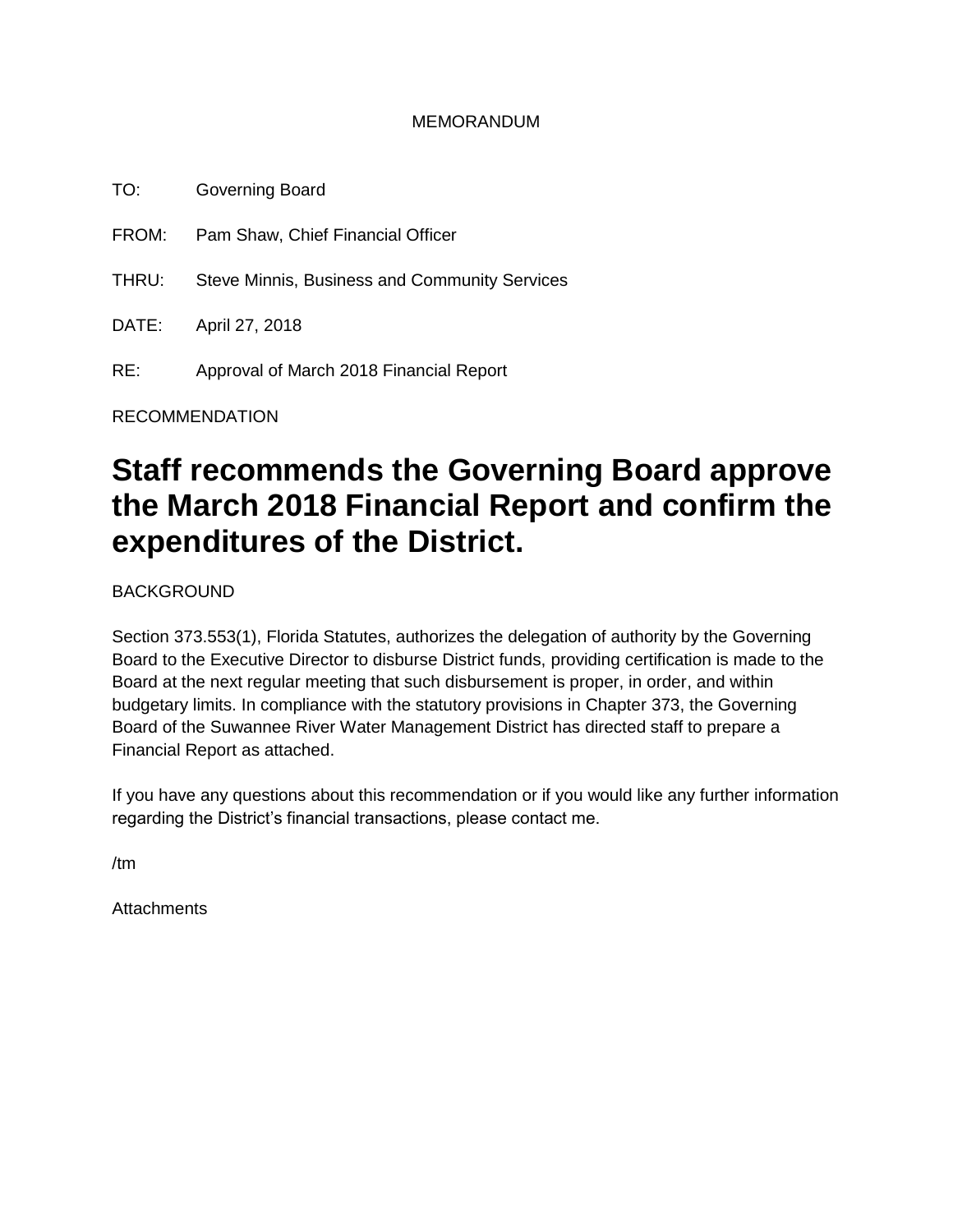| <b>Suwannee River Water Management District</b> |
|-------------------------------------------------|
| <b>Cash Report</b>                              |
| <b>March 2018</b>                               |

| <b>Financial Institution/Account</b>  | <b>Monthly</b><br><b>Interest</b> | <b>Interest</b><br>Rate % | <b>Closing</b><br><b>Balance</b> |
|---------------------------------------|-----------------------------------|---------------------------|----------------------------------|
| <b>First Federal Permit Fee</b>       | \$0.00                            |                           | \$31,909.89                      |
| <b>First Federal Accounts Payable</b> | \$0.00                            |                           | \$35,000.00                      |
| <b>First Federal Depository</b>       | \$172.59                          | 0.01%                     | \$1,189,776.97                   |
| <b>SPIA</b>                           | \$54,483.06                       | 1.85%                     | \$43,320,828.51                  |
| TOTAL                                 | \$54,655.65                       |                           | \$44,577,515.37                  |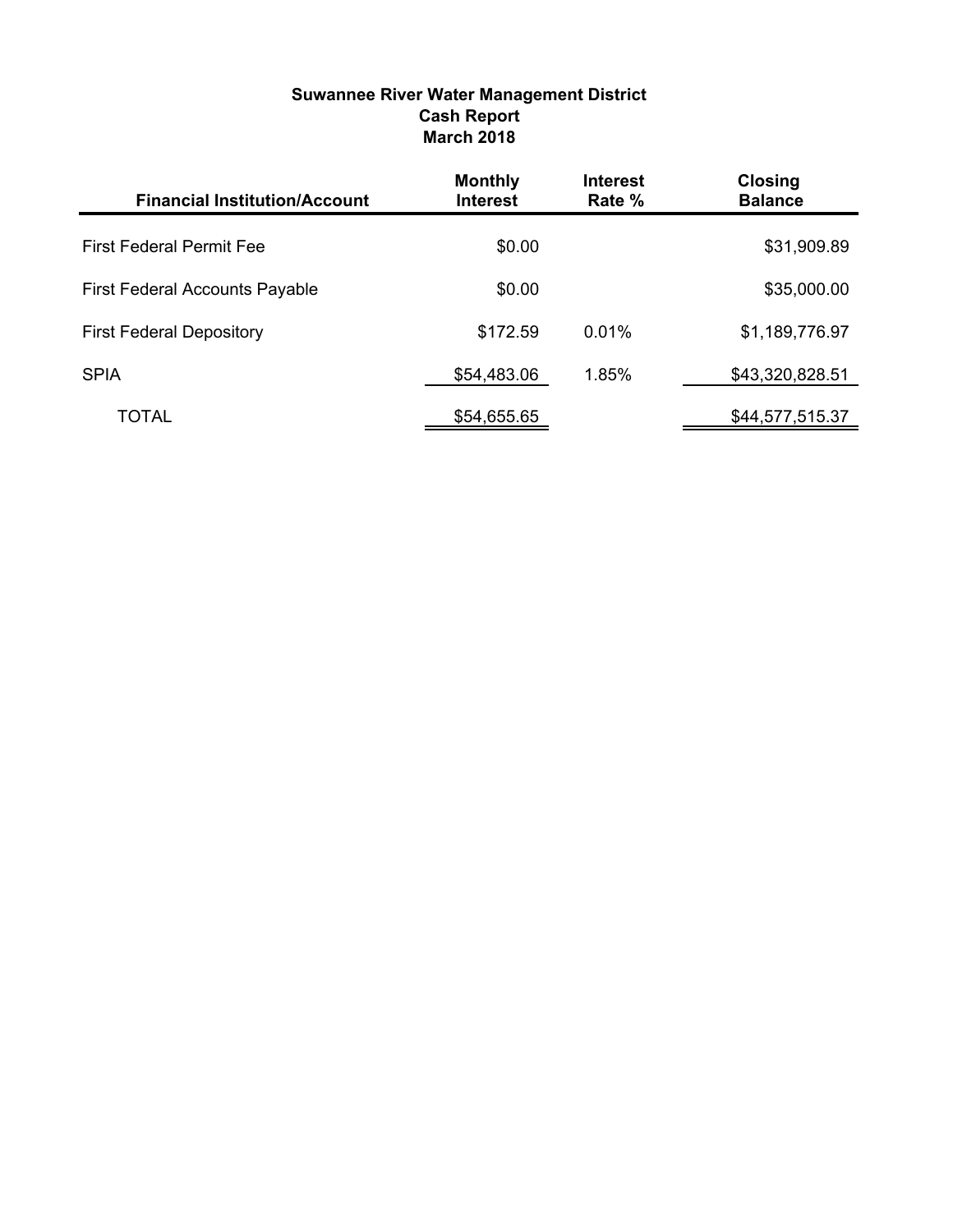#### **Suwannee River Water Management District Statement of Sources and Uses of Funds For the Month ending March 31, 2018 (Unaudited)**

|                            | <b>Current</b><br><b>Budget</b> |      | <b>Actuals</b><br>Through<br>3/31/2018 |     | Variance<br>(Under)/Over<br><b>Budget</b> | <b>Actuals As A</b><br>% of Budget |
|----------------------------|---------------------------------|------|----------------------------------------|-----|-------------------------------------------|------------------------------------|
| <b>Sources</b>             |                                 |      |                                        |     |                                           |                                    |
| Ad Valorem Property Taxes  | \$<br>5.591.837                 | \$.  | 4.949.707                              | \$. | (642, 130)                                | 88.5%                              |
| Intergovernmental Revenues | \$<br>59,873,387                | S    | 9,754,888                              | \$  | (50, 118, 499)                            | 16.3%                              |
| Interest on Invested Funds | \$<br>140.000                   | -S   | 348.742 \$                             |     | 208.742                                   | 249.1%                             |
| License and Permit Fees    | \$<br>135,000                   | - \$ | 104,113 \$                             |     | (30, 887)                                 | 77.1%                              |
| Other                      | \$<br>1,226,100                 | S    | 538,903 \$                             |     | (687, 197)                                | 44.0%                              |
| <b>Fund Balance</b>        | \$<br>15,891,753                | S    | ۰                                      | \$  | (15,891,753)                              | 0.0%                               |
| <b>Total Sources</b>       | \$<br>82,858,077                |      | 15,696,353                             | S   | (67, 161, 724)                            | 18.9%                              |

|                                              | <b>Current</b> |      |                     |      |                     |      | Available     |           |                         |
|----------------------------------------------|----------------|------|---------------------|------|---------------------|------|---------------|-----------|-------------------------|
|                                              | <b>Budget</b>  |      | <b>Expenditures</b> |      | <b>Encumbrances</b> |      | <b>Budget</b> | %Expended | %Obligated <sup>2</sup> |
| <b>Uses</b>                                  |                |      |                     |      |                     |      |               |           |                         |
| Water Resources Planning and Monitoring      | $9.322.743$ \$ |      | 1.829.099           |      | 1.879.952           | -SS  | 5.613.692     | 20%       | 40%                     |
| Acquisition, Restoration and Public Works    | 65.326.091     | - \$ | 5.818.463           | -S   | 25.630.187          | \$.  | 33,877,441    | 9%        | 48%                     |
| Operation and Maintenance of Lands and Works | $5.140.309$ \$ |      | 1.384.835           | - \$ | 1,051,151           | -S   | 2,704,323     | 27%       | 47%                     |
| Regulation                                   | 1.392.916 \$   |      | 602.531             | - \$ | 9,361               | - \$ | 781.024       | 43%       | 44%                     |
| Outreach                                     | 225.475 \$     |      | 58.472 \$           |      | $\sim$              | S.   | 167.003       | 26%       | 26%                     |
| Management and Administration                | .450.543       |      | 834.466             |      | 62,068              |      | 554,009       | 58%       | 62%                     |
| <b>Total Uses</b>                            | 82,858,077     |      | 10.527.866          |      | 28,632,719          |      | 43,697,492    | 13%       | 47%                     |

 $1$  Encumbrances represent unexpended balances of open purchase orders and contracts.

 $^2$  Represents the sum of expenditures and encumbrances as a percentage of the available budget.

This financial statement is prepared as of March 31, 2018 and covers the interim period since the most recent audited financial statements.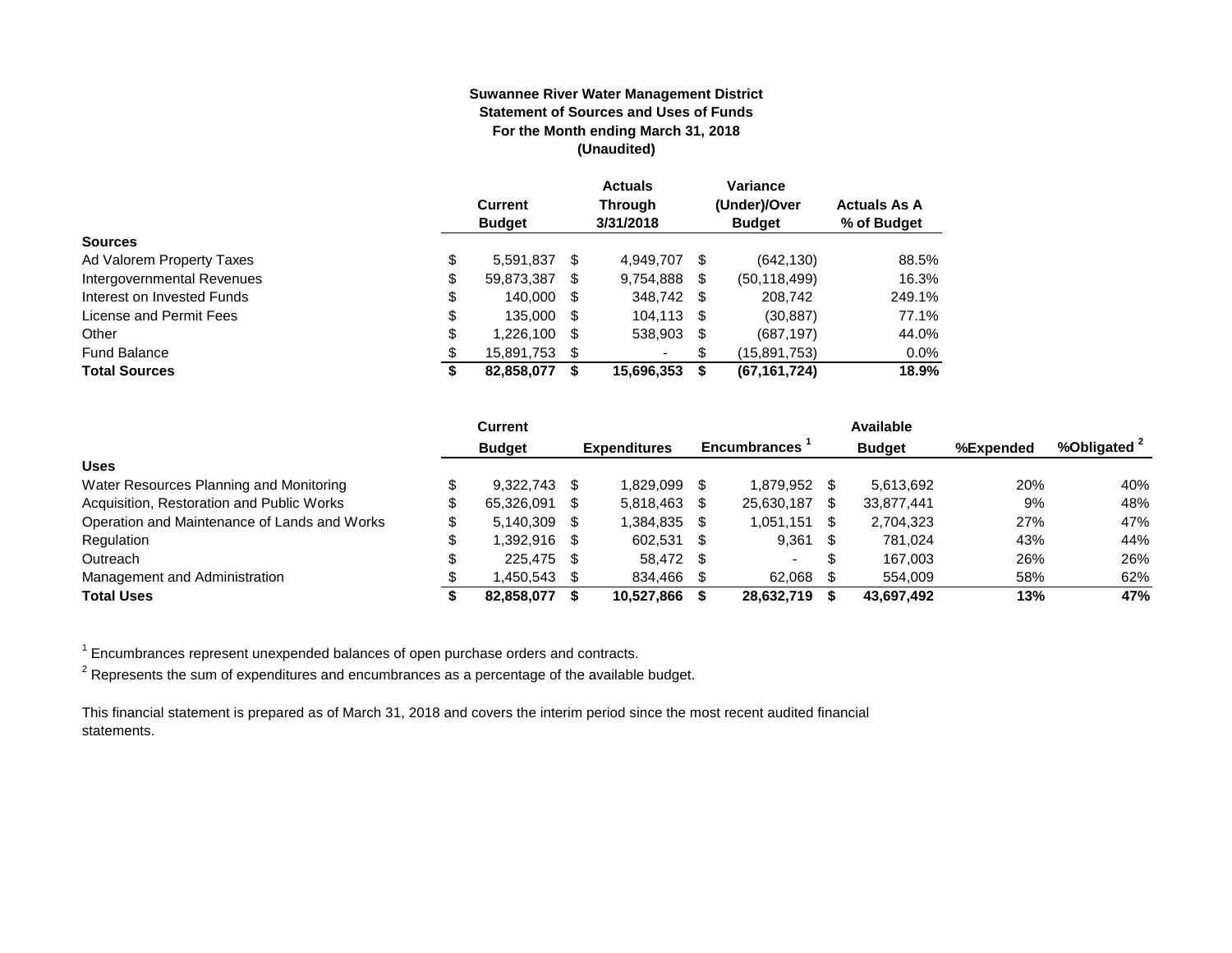|                                                  | $Y-T-D$       |                 | <b>ANNUAL</b> |
|--------------------------------------------------|---------------|-----------------|---------------|
| Recap of All Funds                               | <b>ACTUAL</b> | ENCUM.          | <b>BUDGET</b> |
| <b>REVENUES</b>                                  |               |                 |               |
| <b>TOTAL REVENUES</b>                            | 15,696,352.83 | 0.00            | 82,858,077.00 |
| <b>EXPENDITURES</b>                              |               |                 |               |
| <b>TOTAL SALARIES AND BENEFITS</b>               | 2,589,211.88  | 0.00            | 6,047,222.00  |
| <b>TOTAL CONTRACTUAL SERVICES</b>                | 3,070,367.70  | 8,435,586.05    | 32,477,909.00 |
| <b>TOTAL OPERATING EXPENSES</b>                  | 400,099.76    | 138,754.34      | 1,370,119.00  |
| <b>TOTAL CAPITAL OUTLAY</b>                      | 94,171.39     | 77,604.47       | 308,044.00    |
| <b>TOTAL FIXED CAPITAL OUTLAY</b>                | 3,177,767.83  | 0.00            | 8,371,848.00  |
| <b>TOTAL INTERAGENCY EXPENSES</b>                | 1,196,246.92  | 19,980,774.21   | 34,282,935.00 |
| <b>TOTAL EXPENDITURES</b>                        | 10,527,865.48 | 28,632,719.07   | 82,858,077.00 |
| <b>EXCESS REVENUES OVER (UNDER) EXPENDITURES</b> | 5,168,487.35  | (28,632,719.07) | 0.00          |
|                                                  | <u>Y-T-D</u>  |                 | <b>ANNUAL</b> |
| Fund 01: General Fund                            | <b>ACTUAL</b> | ENCUM.          | <b>BUDGET</b> |
| <b>REVENUES</b>                                  |               |                 |               |
| <b>TOTAL REVENUES</b>                            | 9,678,460.30  | 0.00            | 9,492,276.00  |
| <b>EXPENDITURES</b>                              |               |                 |               |
| <b>TOTAL SALARIES AND BENEFITS</b>               | 2,250,737.59  | 0.00            | 5,236,014.00  |
| <b>TOTAL CONTRACTUAL SERVICES</b>                | 332,973.58    | 744,822.70      | 2,210,609.00  |
| <b>TOTAL OPERATING EXPENSES</b>                  | 223,804.69    | 102,695.24      | 840,463.00    |
| <b>TOTAL CAPITAL OUTLAY</b>                      | 34,952.71     | 7,851.83        | 156,290.00    |
| <b>TOTAL FIXED CAPITAL OUTLAY</b>                | 0.00          | 0.00            | 0.00          |
| <b>TOTAL INTERAGENCY EXPENSES</b>                | 326,517.77    | 235,404.72      | 1,048,900.00  |
| <b>TOTAL EXPENDITURES</b>                        | 3,168,986.34  | 1,090,774.49    | 9,492,276.00  |
| <b>EXCESS REVENUES OVER (UNDER) EXPENDITURES</b> | 6,509,473.96  | (1,090,774.49)  | 0.00          |
|                                                  |               |                 |               |
|                                                  | Y-T-D         |                 | <b>ANNUAL</b> |
| Fund 05: Middle Suwannee                         | <b>ACTUAL</b> | ENCUM.          | <b>BUDGET</b> |
| <b>REVENUES</b>                                  |               |                 |               |
| <b>TOTAL REVENUES</b>                            | 53,411.78     | 0.00            | 589,083.00    |
| <b>EXPENDITURES</b>                              |               |                 |               |
| <b>TOTAL SALARIES AND BENEFITS</b>               | 0.00          | 0.00            | 0.00          |
| <b>TOTAL CONTRACTUAL SERVICES</b>                | 53,411.78     | 68,820.75       | 589,083.00    |
| <b>TOTAL OPERATING EXPENSES</b>                  | 0.00          | 0.00            | 0.00          |
| <b>TOTAL CAPITAL OUTLAY</b>                      | 0.00          | 0.00            | 0.00          |
| <b>TOTAL FIXED CAPITAL OUTLAY</b>                | 0.00          | 0.00            | 0.00          |
| <b>TOTAL INTERAGENCY EXPENSES</b>                | 0.00          | 0.00            | 0.00          |
| <b>TOTAL EXPENDITURES</b>                        | 53,411.78     | 68,820.75       | 589,083.00    |
| <b>EXCESS REVENUES OVER (UNDER) EXPENDITURES</b> | 0.00          | (68, 820.75)    | 0.00          |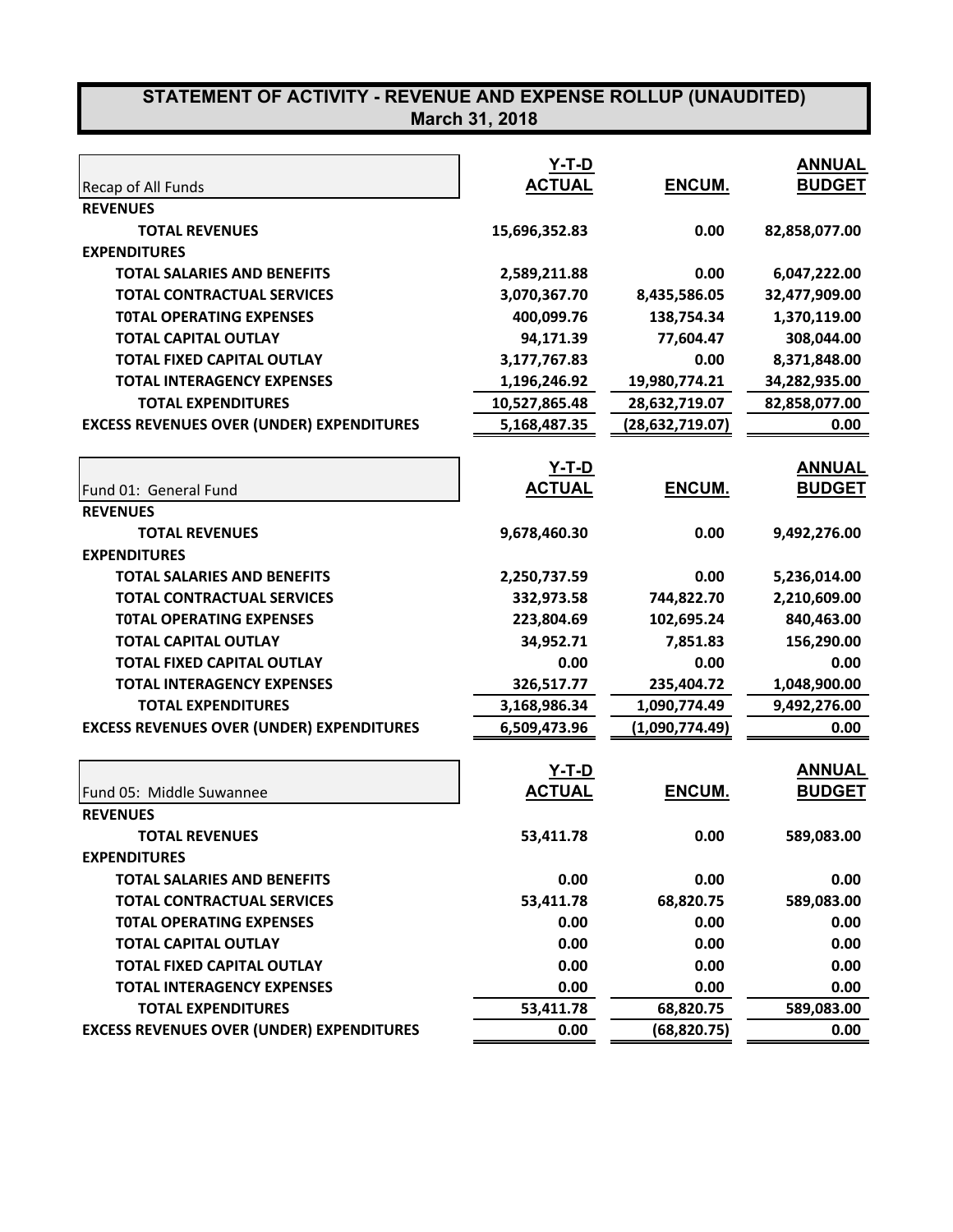|                                                  | Y-T-D          |                   | <b>ANNUAL</b> |
|--------------------------------------------------|----------------|-------------------|---------------|
| Fund 06: Springs Appropriation                   | <b>ACTUAL</b>  | ENCUM.            | <b>BUDGET</b> |
| <b>REVENUES</b>                                  |                |                   |               |
| <b>FUND TRANSFER</b>                             | 0.00           | 0.00              | 4,865,930.00  |
| <b>DEP REVENUE</b>                               | 1,331,220.27   | 0.00              | 43,852,235.00 |
| <b>TOTAL REVENUES</b>                            | 1,331,220.27   | 0.00              | 48,718,165.00 |
| <b>EXPENDITURES</b>                              |                |                   |               |
| <b>TOTAL SALARIES AND BENEFITS</b>               | 61.07          | 0.00              | 0.00          |
| <b>TOTAL CONTRACTUAL SERVICES</b>                | 709,412.94     | 4,101,057.70      | 15,494,577.00 |
| <b>TOTAL OPERATING EXPENSES</b>                  | 0.00           | 0.00              | 0.00          |
| <b>TOTAL CAPITAL OUTLAY</b>                      | 0.00           | 0.00              | 0.00          |
| <b>TOTAL FIXED CAPITAL OUTLAY - ACQUISITION</b>  | 1,422,448.97   | 0.00              | 7,388,898.00  |
| <b>TOTAL INTERAGENCY EXPENSES</b>                | 293,553.65     | 16,209,168.04     | 25,834,690.00 |
| <b>TOTAL EXPENDITURES</b>                        | 2,425,476.63   | 20,310,225.74     | 48,718,165.00 |
| <b>EXCESS REVENUES OVER (UNDER) EXPENDITURES</b> | (1,094,256.36) | (20, 310, 225.74) | 0.00          |

*\*Expenditures to be covered by DEP Reimbursement Grant; reimbursement requested*

| Fund 07: Local Revenue                           | Y-T-D<br><b>ACTUAL</b> | ENCUM.        | <b>ANNUAL</b><br><b>BUDGET</b> |
|--------------------------------------------------|------------------------|---------------|--------------------------------|
| <b>REVENUES</b>                                  |                        |               |                                |
| <b>TOTAL REVENUES</b>                            | 105,600.00             | 0.00          | 105,600.00                     |
| <b>EXPENDITURES</b>                              |                        |               |                                |
| <b>TOTAL SALARIES AND BENEFITS</b>               | 0.00                   | 0.00          | 0.00                           |
| <b>TOTAL CONTRACTUAL SERVICES</b>                | 0.00                   | 0.00          | 0.00                           |
| <b>TOTAL OPERATING EXPENSES</b>                  | 0.00                   | 0.00          | 0.00                           |
| <b>TOTAL CAPITAL OUTLAY</b>                      | 0.00                   | 0.00          | 0.00                           |
| <b>TOTAL FIXED CAPITAL OUTLAY</b>                | 0.00                   | 0.00          | 0.00                           |
| <b>TOTAL INTERAGENCY EXPENSES</b>                | 105,600.00             | (79, 200.00)  | 105,600.00                     |
| <b>TOTAL EXPENDITURES</b>                        | 105,600.00             | (79,200.00)   | 105,600.00                     |
| <b>EXCESS REVENUES OVER (UNDER) EXPENDITURES</b> | 0.00                   | 79,200.00     | 0.00                           |
|                                                  | <u>Y-T-D</u>           |               | <b>ANNUAL</b>                  |
| Fund 08: WMLTF / Springs                         | <b>ACTUAL</b>          | <b>ENCUM.</b> | <b>BUDGET</b>                  |
| <b>REVENUES</b>                                  |                        |               |                                |
| <b>TOTAL REVENUES</b>                            | 10,766.27              | 0.00          | 425,000.00                     |
| <b>EXPENDITURES</b>                              |                        |               |                                |
| <b>TOTAL SALARIES AND BENEFITS</b>               | 7,795.13               | 0.00          | 0.00                           |
| <b>TOTAL CONTRACTUAL SERVICES</b>                | 0.00                   | 0.00          | 275,000.00                     |
| <b>TOTAL OPERATING EXPENSES</b>                  | 0.00                   | 0.00          | 0.00                           |
| <b>TOTAL CAPITAL OUTLAY</b>                      | 0.00                   | 0.00          | 0.00                           |
| <b>TOTAL FIXED CAPITAL OUTLAY</b>                | 0.00                   | 0.00          | 0.00                           |
| <b>TOTAL INTERAGENCY EXPENSES</b>                | 1,327.50               | 194,675.68    | 150,000.00                     |
| <b>TOTAL EXPENDITURES</b>                        | 9,122.63               | 194,675.68    | 425,000.00                     |
| <b>EXCESS REVENUES OVER (UNDER) EXPENDITURES</b> | 1,643.64               | (194, 675.68) | 0.00                           |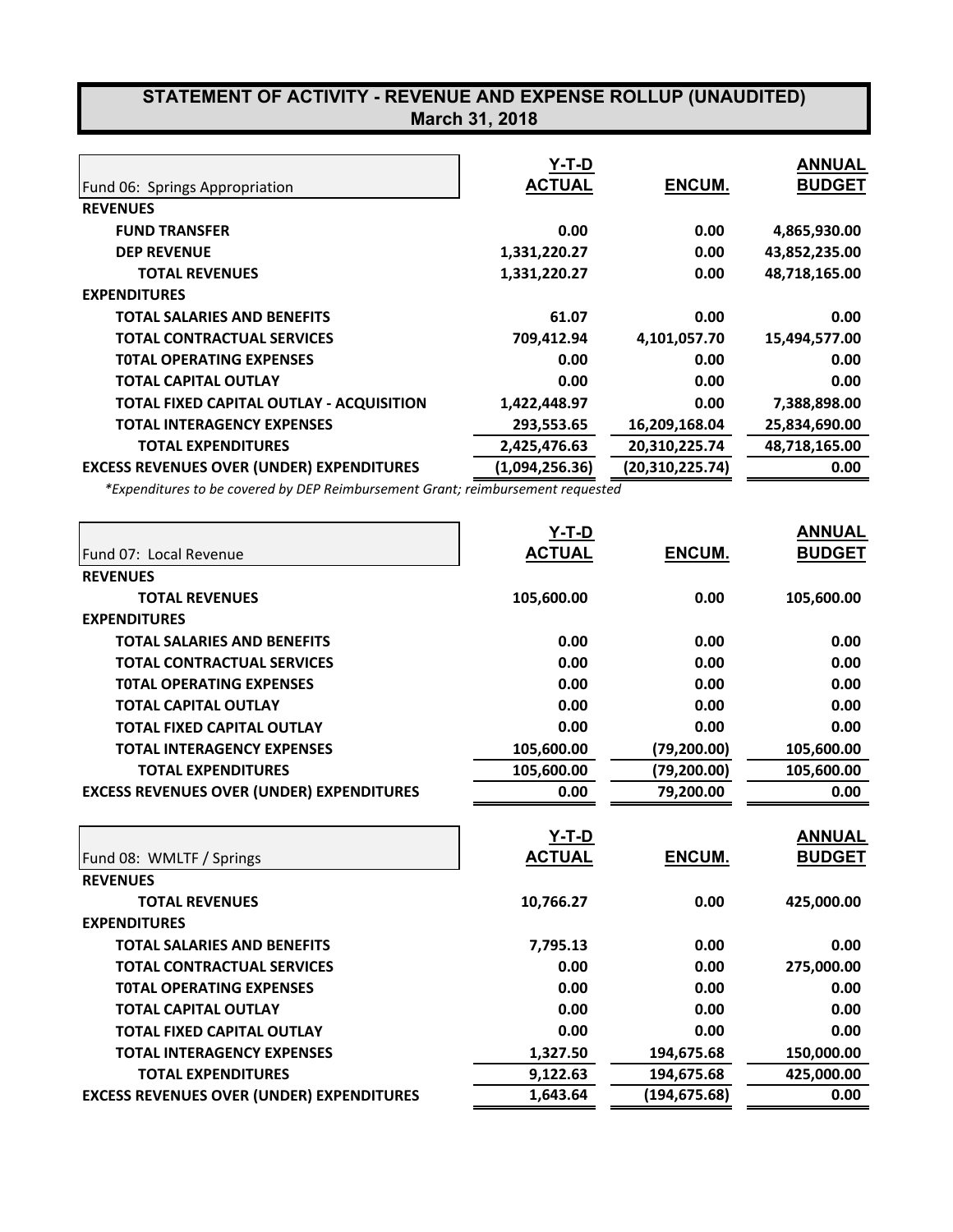| STATEMENT OF ACTIVITY - REVENUE AND EXPENSE ROLLUP (UNAUDITED)<br>March 31, 2018 |               |               |                |  |  |
|----------------------------------------------------------------------------------|---------------|---------------|----------------|--|--|
|                                                                                  | Y-T-D         |               | <b>ANNUAL</b>  |  |  |
| Fund 09: Monitor Well Improvements                                               | <b>ACTUAL</b> | <b>ENCUM.</b> | <b>BUDGET</b>  |  |  |
| <b>REVENUES</b>                                                                  |               |               |                |  |  |
| <b>TOTAL REVENUES</b>                                                            | 0.00          | 0.00          | 530,000.00     |  |  |
| <b>EXPENDITURES</b>                                                              |               |               |                |  |  |
| <b>TOTAL SALARIES AND BENEFITS</b>                                               | 0.00          | 0.00          | 0.00           |  |  |
| <b>TOTAL CONTRACTUAL SERVICES</b>                                                | 198,242.89    | 432,052.63    | 500,000.00     |  |  |
| <b>TOTAL OPERATING EXPENSES</b>                                                  | 0.00          | 0.00          | 30,000.00      |  |  |
| <b>TOTAL CAPITAL OUTLAY</b>                                                      | 0.00          | 0.00          | 0.00           |  |  |
| <b>TOTAL FIXED CAPITAL OUTLAY</b>                                                | 0.00          | 0.00          | 0.00           |  |  |
| <b>TOTAL INTERAGENCY EXPENSES</b>                                                | 0.00          | 0.00          | 0.00           |  |  |
| <b>TOTAL EXPENDITURES</b>                                                        | 198,242.89    | 432,052.63    | 530,000.00     |  |  |
| <b>EXCESS REVENUES OVER (UNDER) EXPENDITURES</b>                                 | (198, 242.89) | (432, 052.63) | 0.00           |  |  |
| *Excess to be covered by Committed Fund Balance                                  |               |               |                |  |  |
|                                                                                  | <u>Y-T-D</u>  |               | <b>ANNUAL</b>  |  |  |
| Fund 10: Florida Forever & P-2000                                                | <b>ACTUAL</b> | ENCUM.        | <b>BUDGET</b>  |  |  |
| <b>REVENUES</b>                                                                  |               |               |                |  |  |
| <b>INTEREST REVENUE</b>                                                          | 22,143.49     | 0.00          | 0.00           |  |  |
| <b>FUND TRANSFERS OUT</b>                                                        | 0.00          | 0.00          | (1,485,930.00) |  |  |
| <b>STATE REVENUE - FLORIDA FOREVER *</b>                                         | 1,485,929.61  | 0.00          | 1,800,000.00   |  |  |
| <b>FUND BALANCE</b>                                                              | 0.00          | 0.00          | 47,500.00      |  |  |
| <b>TOTAL REVENUES</b>                                                            | 1,508,073.10  | 0.00          | 361,570.00     |  |  |
| <b>EXPENDITURES</b>                                                              |               |               |                |  |  |
| <b>TOTAL SALARIES AND BENEFITS</b>                                               | 0.00          | 0.00          | 0.00           |  |  |
| <b>TOTAL CONTRACTUAL SERVICES</b>                                                | 5,149.00      | 2,400.00      | 359,070.00     |  |  |
| <b>TOTAL OPERATING EXPENSES</b>                                                  | 0.00          | 0.00          | 2,500.00       |  |  |
| <b>TOTAL CAPITAL OUTLAY</b>                                                      | 0.00          | 0.00          | 0.00           |  |  |
| TOTAL FIXED CAPITAL OUTLAY - ACQUISITION*                                        |               |               |                |  |  |
|                                                                                  | 1,485,929.61  | 0.00          | 0.00           |  |  |
| <b>TOTAL INTERAGENCY EXPENSES</b>                                                | 0.00          | 0.00          | 0.00           |  |  |
| <b>TOTAL EXPENDITURES</b>                                                        | 1,491,078.61  | 2,400.00      | 361,570.00     |  |  |
| <b>EXCESS REVENUES OVER (UNDER) EXPENDITURES</b>                                 | 16,994.49     | (2,400.00)    | 0.00           |  |  |
| *Florida Forever Funds transferred to Fund 06 for Rock Bluff acquisition         |               |               |                |  |  |
|                                                                                  | <u>Y-T-D</u>  |               | <b>ANNUAL</b>  |  |  |
| Fund 12: DOT ETDM                                                                | <b>ACTUAL</b> | ENCUM.        | <b>BUDGET</b>  |  |  |
| <b>REVENUES</b>                                                                  |               |               |                |  |  |
| <b>TOTAL REVENUES</b>                                                            | 316.48        | 0.00          | 10,000.00      |  |  |
| <b>EXPENDITURES</b>                                                              |               |               |                |  |  |
| <b>TOTAL SALARIES AND BENEFITS</b>                                               | 355.31        | 0.00          | 10,000.00      |  |  |
| <b>TOTAL CONTRACTUAL SERVICES</b>                                                | 0.00          | 0.00          | 0.00           |  |  |
| <b>TOTAL OPERATING EXPENSES</b>                                                  | 0.00          | 0.00          | 0.00           |  |  |
| <b>TOTAL CAPITAL OUTLAY</b>                                                      | 0.00          | 0.00          | 0.00           |  |  |
| TOTAL FIXED CAPITAL OUTLAY                                                       | 0.00          | 0.00          | 0.00           |  |  |
| <b>TOTAL INTERAGENCY EXPENSES</b>                                                | 0.00          | 0.00          | 0.00           |  |  |
| <b>TOTAL EXPENDITURES</b>                                                        | 355.31        | 0.00          | 10,000.00      |  |  |
| <b>EXCESS REVENUES OVER (UNDER) EXPENDITURES</b>                                 | (38.83)       | 0.00          | 0.00           |  |  |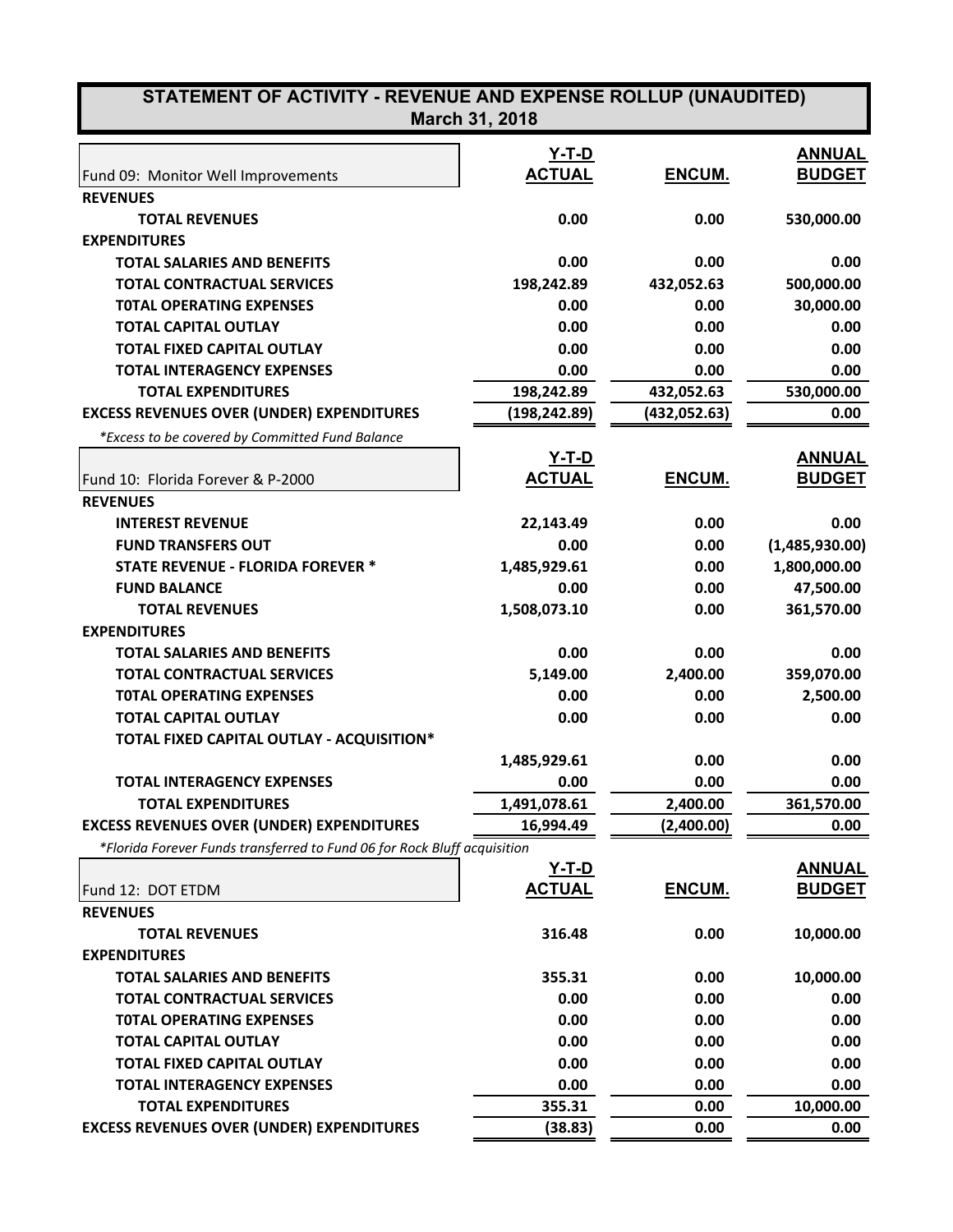|                                                  | $Y-T-D$                       |                | <b>ANNUAL</b> |
|--------------------------------------------------|-------------------------------|----------------|---------------|
| Fund 13: Land Management/Operations              | <b>ACTUAL</b>                 | ENCUM.         | <b>BUDGET</b> |
| <b>REVENUES</b>                                  |                               |                |               |
| <b>TOTAL REVENUES</b>                            | 2,584,021.74                  | 0.00           | 5,010,309.00  |
| <b>EXPENDITURES</b>                              |                               |                |               |
| <b>TOTAL SALARIES AND BENEFITS</b>               | 323,884.79                    | 0.00           | 801,208.00    |
| <b>TOTAL CONTRACTUAL SERVICES</b>                | 819,018.46                    | 903,261.65     | 2,625,691.00  |
| <b>TOTAL OPERATING EXPENSES</b>                  | 175,581.32                    | 36,059.10      | 493,656.00    |
| <b>TOTAL CAPITAL OUTLAY</b>                      | 59,218.68                     | 69,752.64      | 151,754.00    |
| FIXED CAPITAL OUTLAY - ACQUISITION               | 269,389.25                    | 0.00           | 0.00          |
| <b>CONSTRUCTION</b>                              | 0.00                          | 0.00           | 275,000.00    |
| <b>TOTAL FIXED CAPITAL OUTLAY</b>                | 269,389.25                    | 0.00           | 275,000.00    |
| <b>TOTAL INTERAGENCY EXPENSES</b>                | 600.00                        | 40,986.40      | 663,000.00    |
| <b>TOTAL EXPENDITURES</b>                        | 1,647,692.50                  | 1,050,059.79   | 5,010,309.00  |
| <b>EXCESS REVENUES OVER (UNDER) EXPENDITURES</b> | 936,329.24                    | (1,050,059.79) | 0.00          |
|                                                  |                               |                | <b>ANNUAL</b> |
|                                                  | <u>Y-T-D</u><br><b>ACTUAL</b> | ENCUM.         | <b>BUDGET</b> |
| Fund 19: DOT Mitigation                          |                               |                |               |
| <b>REVENUES</b><br><b>TOTAL REVENUES</b>         |                               |                |               |
|                                                  | 136,320.56                    | 0.00           | 1,150,000.00  |
| <b>EXPENDITURES</b>                              |                               |                |               |
| <b>TOTAL SALARIES AND BENEFITS</b>               | 0.00                          | 0.00           | 0.00          |
| <b>TOTAL CONTRACTUAL SERVICES</b>                | 391,673.87                    | 682,413.25     | 1,150,000.00  |
| <b>TOTAL OPERATING EXPENSES</b>                  | 0.00                          | 0.00           | 0.00          |
| <b>TOTAL CAPITAL OUTLAY</b>                      | 0.00                          | 0.00           | 0.00          |
| <b>TOTAL FIXED CAPITAL OUTLAY</b>                | 0.00                          | 0.00           | 0.00          |
| <b>TOTAL INTERAGENCY EXPENSES</b>                | 0.00                          | 0.00           | 0.00          |
| <b>TOTAL EXPENDITURES</b>                        | 391,673.87                    | 682,413.25     | 1,150,000.00  |
| <b>EXCESS REVENUES OVER (UNDER) EXPENDITURES</b> | (255,353.31)                  | (682,413.25)   | 0.00          |
| *Excess to be covered by Restricted Fund Balance |                               |                |               |
|                                                  | Y-T-D                         |                | <b>ANNUAL</b> |
| Fund 29: SRP                                     | <u>ACTUAL</u>                 | ENCUM.         | <b>BUDGET</b> |
| <b>REVENUES</b>                                  |                               |                |               |
| <b>TOTAL REVENUES</b>                            | 38,936.43                     | 0.00           | 120,500.00    |
| <b>EXPENDITURES</b>                              |                               |                |               |
| <b>TOTAL SALARIES AND BENEFITS</b>               | 0.00                          | 0.00           | 0.00          |
| <b>TOTAL CONTRACTUAL SERVICES</b>                | 0.00                          | 0.00           | 0.00          |
| <b>TOTAL OPERATING EXPENSES</b>                  | 713.75                        | 0.00           | 3,500.00      |
| <b>TOTAL CAPITAL OUTLAY</b>                      | 0.00                          | 0.00           | 0.00          |

**TOTAL CAPITAL OUTLAY 0.00 0.00 0.00 TOTAL FIXED CAPITAL OUTLAY 0.00 0.00 0.00 TOTAL INTERAGENCY EXPENSES 29,250.00 87,750.00 117,000.00 TOTAL EXPENDITURES 29,963.75 87,750.00 120,500.00 EXCESS REVENUES OVER (UNDER) EXPENDITURES 8,972.68 (87,750.00) 0.00**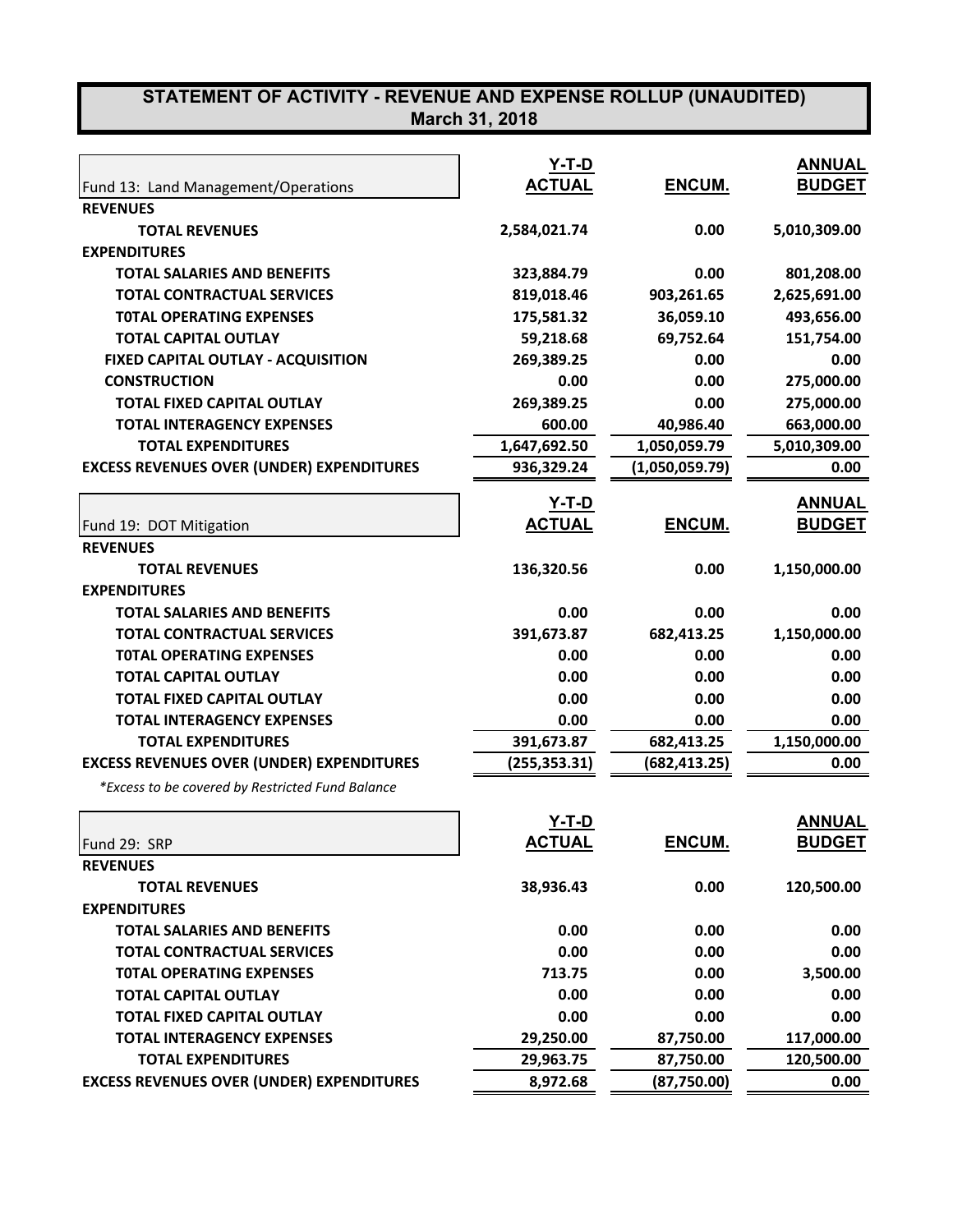| STATEMENT OF ACTIVITY - REVENUE AND EXPENSE ROLLUP (UNAUDITED)<br>March 31, 2018 |                               |               |               |  |  |
|----------------------------------------------------------------------------------|-------------------------------|---------------|---------------|--|--|
|                                                                                  | $Y-T-D$                       |               | <b>ANNUAL</b> |  |  |
| Fund 30: Camp Blanding Buffer Lands                                              | <b>ACTUAL</b>                 | ENCUM.        | <b>BUDGET</b> |  |  |
| <b>REVENUES</b>                                                                  |                               |               |               |  |  |
| <b>TOTAL REVENUES</b>                                                            | 5,707.42                      | 0.00          | 707,950.00    |  |  |
| <b>EXPENDITURES</b>                                                              |                               |               |               |  |  |
| <b>TOTAL SALARIES AND BENEFITS</b>                                               | 0.00                          | 0.00          | 0.00          |  |  |
| <b>TOTAL CONTRACTUAL SERVICES</b>                                                | 2,384.75                      | 0.00          | 0.00          |  |  |
| <b>TOTAL OPERATING EXPENSES</b>                                                  | 0.00                          | 0.00          | 0.00          |  |  |
| <b>TOTAL CAPITAL OUTLAY</b>                                                      | 0.00                          | 0.00          | 0.00          |  |  |
| <b>TOTAL FIXED CAPITAL OUTLAY</b>                                                | 0.00                          | 0.00          | 707,950.00    |  |  |
| <b>TOTAL INTERAGENCY EXPENSES</b>                                                | 0.00                          | 0.00          | 0.00          |  |  |
| <b>TOTAL EXPENDITURES</b>                                                        | 2,384.75                      | 0.00          | 707,950.00    |  |  |
| <b>EXCESS REVENUES OVER (UNDER) EXPENDITURES</b>                                 | 3,322.67                      | 0.00          | 0.00          |  |  |
|                                                                                  |                               |               |               |  |  |
|                                                                                  | <u>Y-T-D</u>                  |               | <b>ANNUAL</b> |  |  |
| Fund 33: PCS Mitigation                                                          | <b>ACTUAL</b>                 | ENCUM.        | <b>BUDGET</b> |  |  |
| <b>REVENUES</b>                                                                  |                               |               |               |  |  |
| <b>TOTAL REVENUES</b>                                                            | 898.14                        | 0.00          | 0.00          |  |  |
| <b>EXPENDITURES</b>                                                              |                               |               |               |  |  |
| <b>TOTAL SALARIES AND BENEFITS</b>                                               | 0.00                          | 0.00          | 0.00          |  |  |
| <b>TOTAL CONTRACTUAL SERVICES</b>                                                | 0.00                          | 0.00          | 0.00          |  |  |
| <b>TOTAL OPERATING EXPENSES</b>                                                  | 0.00                          | 0.00          | 0.00          |  |  |
| <b>TOTAL CAPITAL OUTLAY</b>                                                      | 0.00                          | 0.00          | 0.00          |  |  |
| <b>TOTAL FIXED CAPITAL OUTLAY</b>                                                | 0.00                          | 0.00          | 0.00          |  |  |
| <b>TOTAL INTERAGENCY EXPENSES</b>                                                | 0.00                          | 0.00          | 0.00          |  |  |
| <b>TOTAL EXPENDITURES</b>                                                        | 0.00                          | 0.00          | 0.00          |  |  |
| <b>EXCESS REVENUES OVER (UNDER) EXPENDITURES</b>                                 | 898.14                        | 0.00          | 0.00          |  |  |
|                                                                                  |                               |               | <b>ANNUAL</b> |  |  |
| Fund 51: District Ag Cost Share                                                  | <u>Y-T-D</u><br><b>ACTUAL</b> | ENCUM.        | <b>BUDGET</b> |  |  |
| <b>REVENUES</b>                                                                  |                               |               |               |  |  |
| <b>TOTAL REVENUES</b>                                                            | 0.00                          | 0.00          | 5,388,579.00  |  |  |
| <b>EXPENDITURES</b>                                                              |                               |               |               |  |  |
| <b>TOTAL SALARIES AND BENEFITS</b>                                               | 0.00                          | 0.00          | 0.00          |  |  |
| <b>TOTAL CONTRACTUAL SERVICES</b>                                                | 317,303.22                    | 722,837.63    | 5,360,579.00  |  |  |
| <b>TOTAL OPERATING EXPENSES</b>                                                  | 0.00                          | 0.00          | 0.00          |  |  |
| <b>TOTAL CAPITAL OUTLAY</b>                                                      | 0.00                          | 0.00          | 0.00          |  |  |
| <b>TOTAL FIXED CAPITAL OUTLAY</b>                                                | 0.00                          | 0.00          | 0.00          |  |  |
| <b>TOTAL INTERAGENCY EXPENSES</b>                                                | 0.00                          | 0.00          | 28,000.00     |  |  |
| <b>TOTAL EXPENDITURES</b>                                                        | 317,303.22                    | 722,837.63    | 5,388,579.00  |  |  |
| <b>EXCESS REVENUES OVER (UNDER) EXPENDITURES</b>                                 | (317, 303.22)                 | (722, 837.63) | 0.00          |  |  |

 *\*Excess to be covered by Committed Fund Balance*